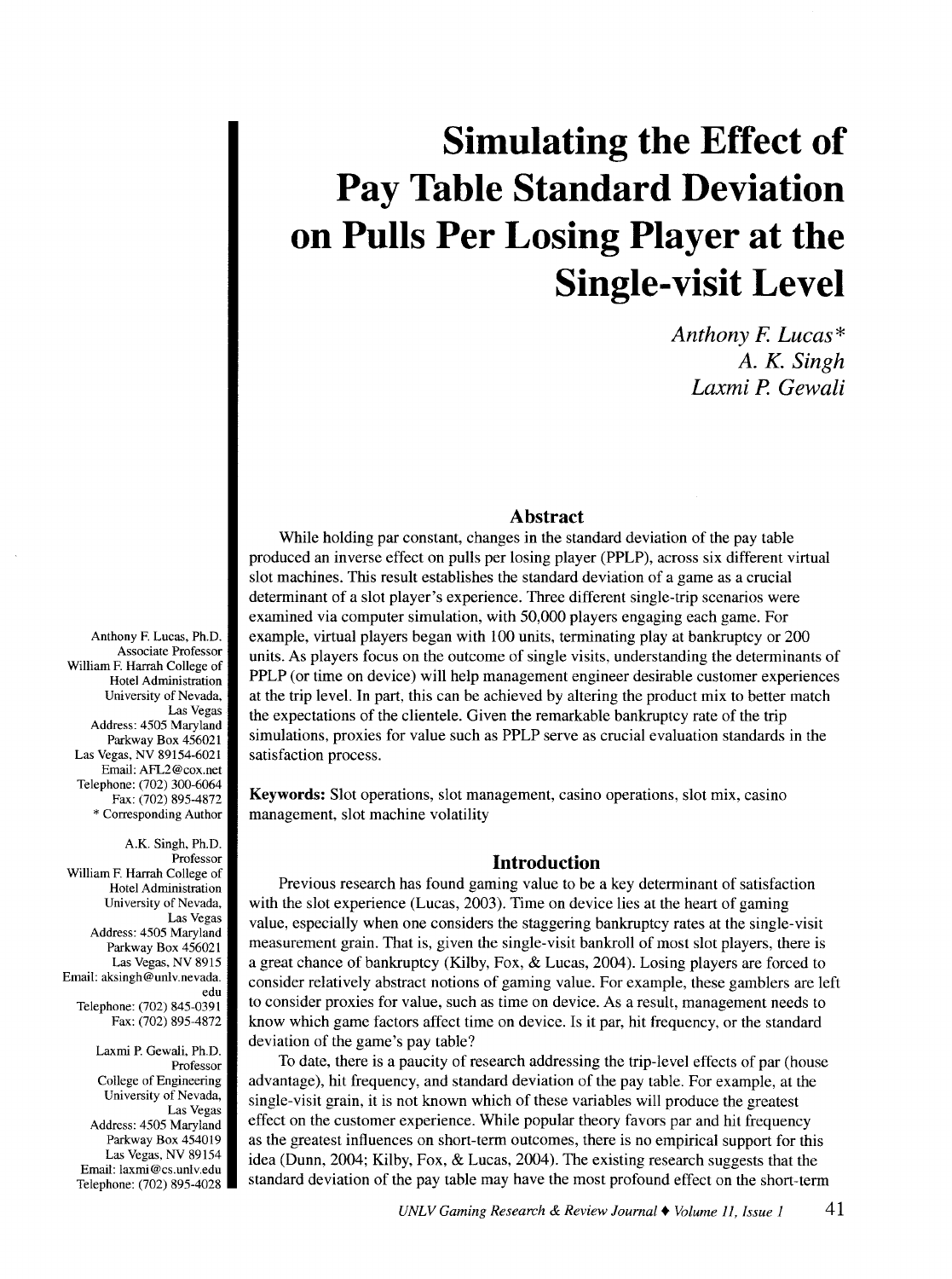outcome of slot players (Lucas & Dunn, 2005; Lucas, Dunn, Roehl, & Wolcott, 2004). This study expands on the start positions provided by these researchers. Specifically, the effect of pay table standard deviation on time on device is experimentally examined via computer simulation, at the single-visit or trip measurement grain.

Understanding the determinants of time on device will help casino executives

better manage the experience of slot players. Given that an overwhelming percentage of these players lose, any information that aids management in the establishment of value is paramount. For those operating casinos in repeater markets, such as many riverboat and Indian gaming jurisdictions, the clientele often comprise frequent visitors and highly involved gamblers. These types of players are likely to have well established expectations

*Understanding the determinants of time on device will help casino executives better manage the experience of slot players.* 

with regard to time on device. A visit characterized by a rapid loss of bankroll is not likely to increase repatronage intentions. This is an especially important concern when easily accessible competitors are present, as is the case in the Las Vegas locals' market. By understanding the antecedents of time on device, operators can better match their product to the desired outcomes of their clientele.

# **Literature Review**

# *Time on Device*

In Lucas (2003), slot patrons of a Las Vegas Strip property were asked to rate various aspects of their gaming experience. The scope of the survey ranged from physical aspects of the environment to more traditional service aspects, such as staff friendliness. A primary goal of the research was to better understand the satisfaction process of slot players. The results indicated that gambling value was a strong predictor of overall satisfaction with the slot experience. The gambling value construct comprised the scale items listed in Table 1.

| Table 1.                                                                              |  |
|---------------------------------------------------------------------------------------|--|
| Gambling value construct: Scale items                                                 |  |
| 1. In this casino, I was able to play slots for a reasonable amount of time, given my |  |
| investment.                                                                           |  |
| 2. In this casino, the number of payouts (winning plays) by the slots is reasonable.  |  |
| 3. You can win playing the slots at this casino.                                      |  |
| 4. The slot machines in this casino are fair.                                         |  |

Source: Lucas (2003).

*Note.* Chronbach's Alpha= 0.93

Using responses from 195 completed surveys, the model produced a significant and positive effect for the gambling value construct (df = 192, B = 0.43, p < 0.01). That is, a one-unit increase in the gambling value score produced a 0.43-unit increase in the overall satisfaction score. All survey questions were measured via a 9-point scale anchored by "Disagree Completely" and "Agree Completely."

Included in the gambling value construct is the notion that time on device is a component of gambling value. Although slot players may realize that their chances of winning are slim, they still have expectations regarding length of play, whether measured by pulls, spins, or time on device. Further, this perception of value is most important to those players that lose their gambling bankroll. It would stand to reason that winning players would be more likely to leave satisfied. To the contrary, losing players are left with more abstract notions of satisfaction, such as the aforementioned time on device perceptions.

## *The Role of Hit Frequency*

Earlier attempts to understand which components of a slot machine influenced pulls per losing player (PPLP) are described in Kilby, Fox, and Lucas (2004). Many expected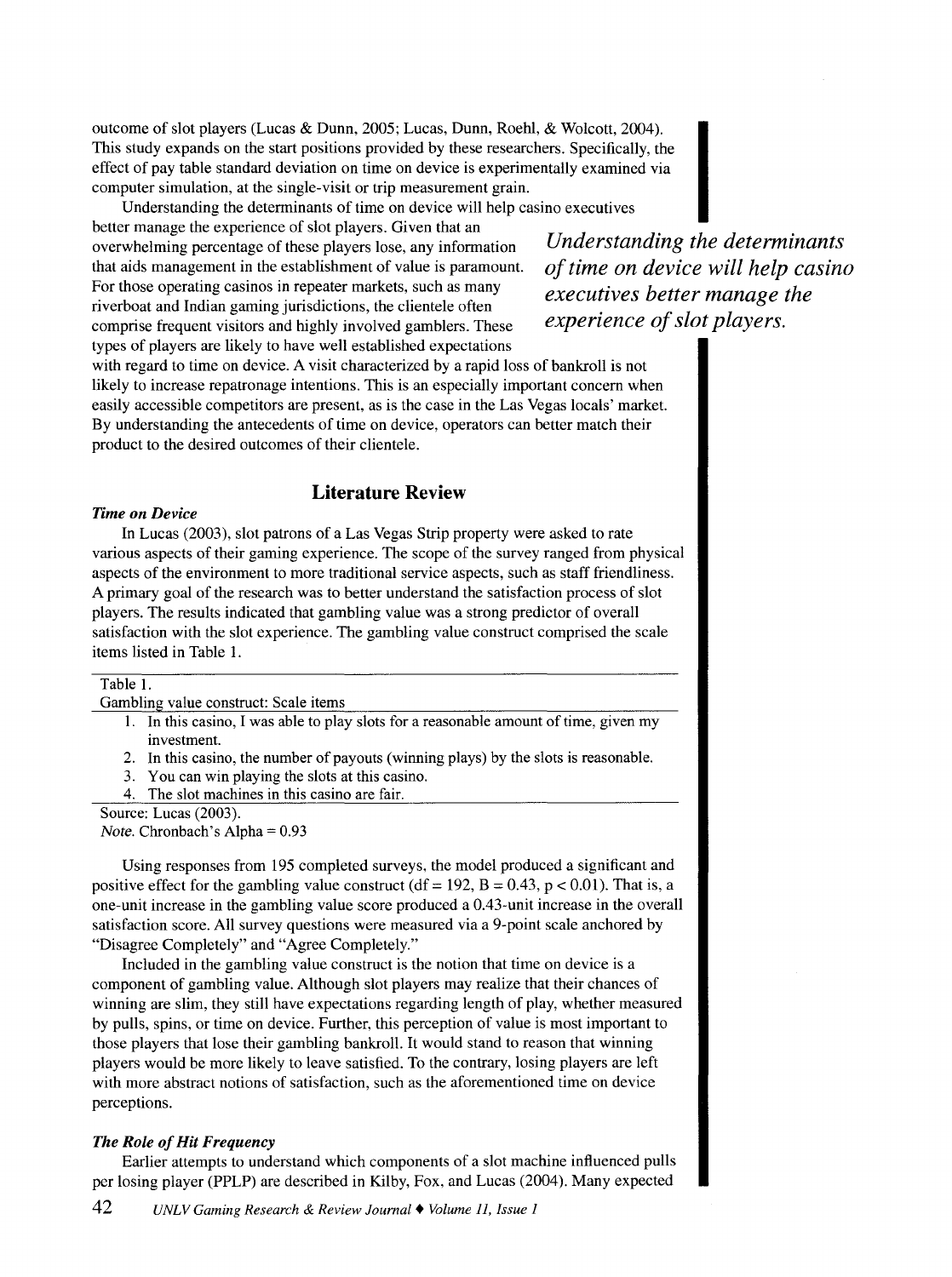## *Simulating the Effect of Pay Table Standard Deviation on Pulls Per Losing Player at the Single-visit Level*

*Hit frequency is defined as the number of outcomes that produce a pay-out of at least one coin, divided by the number of all possible outcomes.* 

hit frequency to be a driving force behind PPLP, along with par. This popular notion prompted an experiment designed to test the relationship between hit frequency and PPLP.

Hit frequency is defined as the number of outcomes that produce a pay-out of at least one coin, divided by the number of all possible outcomes. In terms of hit frequency, the top award and the minimum payout are equal. That is, they both represent an outcome characterized by a pay-out of at least one coin.

# *Hit Frequency Experiment*

To isolate the effect of hit frequency, par was held constant, across ten different reel slot machines. However, the hit frequency ranged from 6.7% to 29.6%, across the same ten machines. All the slot machines were two-coin multipliers. Next, the pay tables were entered into the computer and the games were simulated according to varying stop criteria. The stop criteria were as follows:

- 1. Each player started with \$100 and quit when \$200 ahead or bankrupt;
- 2. Each player started with \$100 and quit when \$300 ahead or bankrupt; and,
- 3. Each player started with \$200 and quit when \$400 ahead or bankrupt.

These stop criteria were employed to simulate the operating conditions of actual players. For example, most players do not have an infinite amount of money or time to play, so their experience is subject to constraints. A change in the constraints or the pay tables could produce different results.

The simulation was conducted under each of the three sets of stop conditions. A total of 50,000 virtual players engaged each of the ten slot machines and played according to the prescribed stop criteria. While a similar pattern was present in the results of all three simulations, the PPLP did not appear to be linearly related to hit frequency. That is, increases in hit frequency did not produce increases in PPLP, as popular theory would have it. In fact, the PPLP for the game featuring a 10.6% hit frequency was greater than that produced by the game with a 29.6% hit frequency. Despite this counterintuitive result, no evidence of an inverse relationship between PPLP and hit frequency was present. The two variables appeared to be unrelated in Kilby, Fox, and Lucas (2004).

The problem with using hit frequency as a proxy for PPLP is that it does not consider the magnitude of the pay-out (i.e., hit). The pattern in the results was most likely caused by differences in the standard deviation of the pay tables. Unfortunately, the original experiment could not be modified to this end, as the original pay tables were not available.

#### *House Advantage (Par)*

Casino executives have positioned their slot floors with regard to price (i.e., par) for many years, but how does par affect time on device or pulls per losing player? In the long term, a player will produce more wagers on a game with a 5% par than she will on a game with a 6% par, all else held constant. This is true because the 5% game keeps less of her bankroll each time that it is cycled through the machine. For example, on a 5% game, if she makes 100, one-dollar wagers, on average, she will have \$95 of her bankroll remaining for additional wagering. Consider the same scenario for the 6% game. She would expect to have \$94 remaining after 100, one-dollar wagers. In the long run, as par increases, the number of pulls per player decreases, all else held constant. At this point, some might conclude that lower pars would provide more time on device, or PPLP. However, there is more to consider when it comes to the effect of par.

Kilby, Fox, and Lucas (2004) offer the following example of how the effect of par can be misunderstood. Table 2 is a hypothetical reel strip for a three-reel slot machine.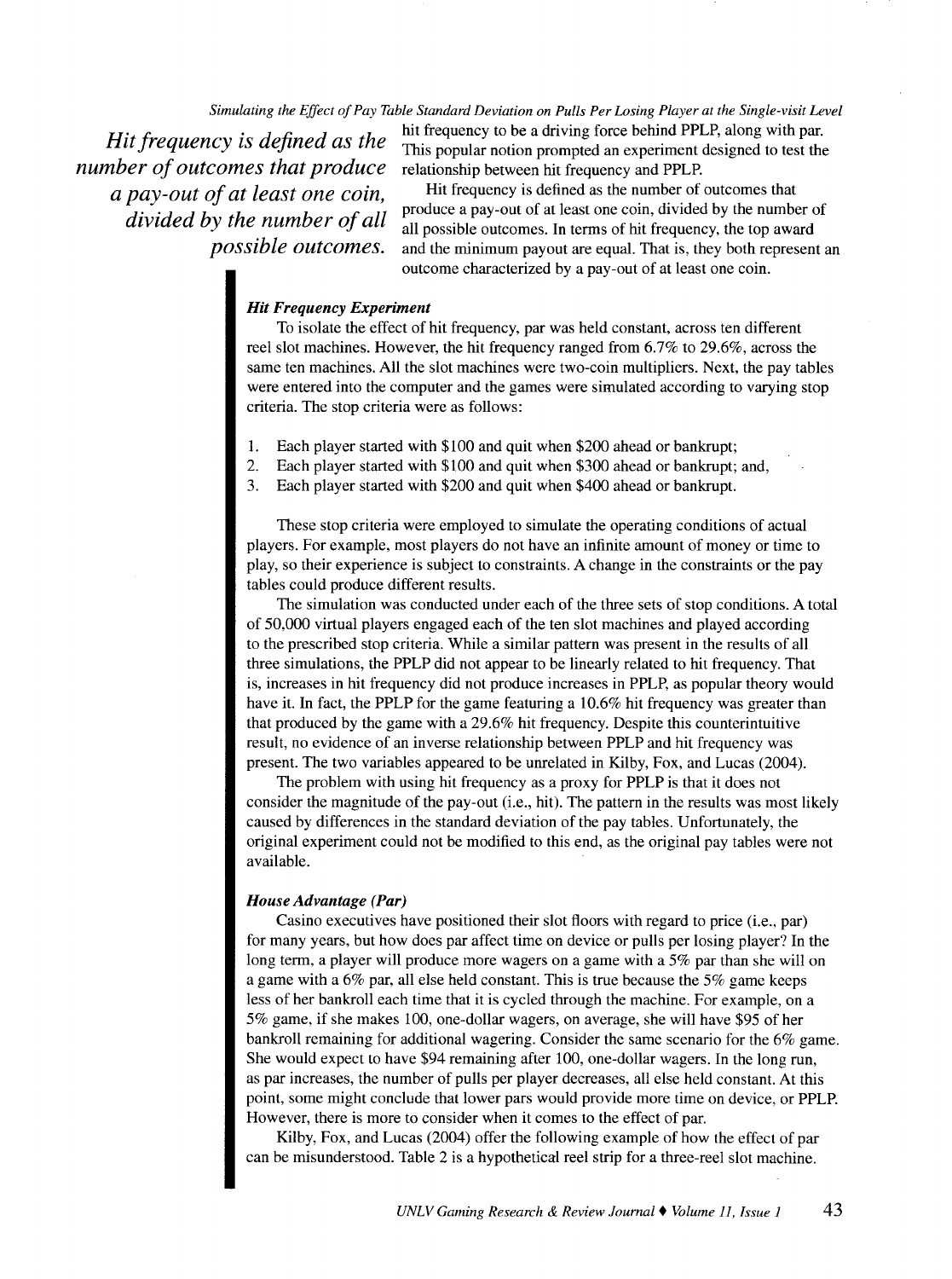| Table 2.                                 |     |     |     |  |  |  |  |
|------------------------------------------|-----|-----|-----|--|--|--|--|
| Reel strip for a three-reel slot machine |     |     |     |  |  |  |  |
| Symbols Reel 1 Reel 2 Reel 3             |     |     |     |  |  |  |  |
| <b>Blanks</b>                            | 200 | 200 | 200 |  |  |  |  |
| Cherries                                 |     |     |     |  |  |  |  |
| Total                                    | 201 | 201 | 201 |  |  |  |  |

*Note.* Cells represent the number of symbols on each reel.

Given this game's configuration, there are 8,120,601 possible outcomes. This is the product of the total number of symbols on each reel (i.e., 201 x 201 x 201). However, assume that only one combination will result in a payout (i.e., 3 cherries). That payout could be 90% of the amount wagered over those 8,120,601 trials, or it could be 95%. That is, the par of this game could be equal to  $10\%$ ,  $5\%$ , or any other percentage. In any case, almost everyone that plays this game will wager their bankroll only one time. This does not look like a game that will produce a desirable experience with regard to time on device. In fact, a player would need an enormous bankroll and an abundance of time to simply determine whether the game's par was 5% or 10%. Although this is an extreme example, it makes the point that par alone may not be the best proxy for time on device.

## *Par Manipulation in Practice*

Lucas and Brandmier (2005) offer a less extreme example of how changes in par affect gaming behavior. In their study, par was manipulated in \$5.00 reel slots. This manipulation was unknown to the gamblers. In the winter of 2002 the games had a 5% par, which was increased to 7.5% in the winter of 2003. The objective was to measure the effect of the 50% increase in par on the slot win. Thus, it was a year-over-year design that compared revenue performance across the same period of time (i.e., the same dates). Further, the game locations and themes remained constant across the two periods. The standard deviation of the pay tables did change minimally as a result of the par change, which was unavoidable. A standard deviation variable was also included in their model to account for its possible effect on performance.

Although the standard deviation variable did produce a significant and negative effect on performance, the par change did not. In fact, the average dollar-amount of theoretical win (t-win) per unit increased from \$529, in 2002, to \$582, in 2003. This change was not statistically significant, but remains surprising. Although the par of reel slots is unknown to players, any increase in t-win on the heels of a 50% increase in the house advantage is counterintuitive. This result supports the notion that the limited bankroll of players diminishes their ability to discern even great differences in par over the course of a single visit. Thus, the effect of par on the player experience may be misunderstood, as differences between long-term effects and short-term effects confuse the issue. Given the bankroll constraints of most players, standard deviation may take on an exaggerated importance when attempting to manage the customer experience on today's slot floor.

#### *Pay Table Standard Deviation*

While no published research has examined the effect of standard deviation on PPLP, there are some results that describe the effect of standard deviation on the dollar-amount wagered. Lucas and Dunn (2005) examined the effect of various location and game characteristics on the performance of 167, \$0.25, reel, slot machines, over a 91-day period in late 2002. The data were gathered from a Las Vegas Strip hotel casino. The pay table's standard deviation was one of ten independent variables employed to explain differences in unit-level coin-in. That is, the model was designed to explain why one slot machine received more or less wagers than the other games in the data set. The standard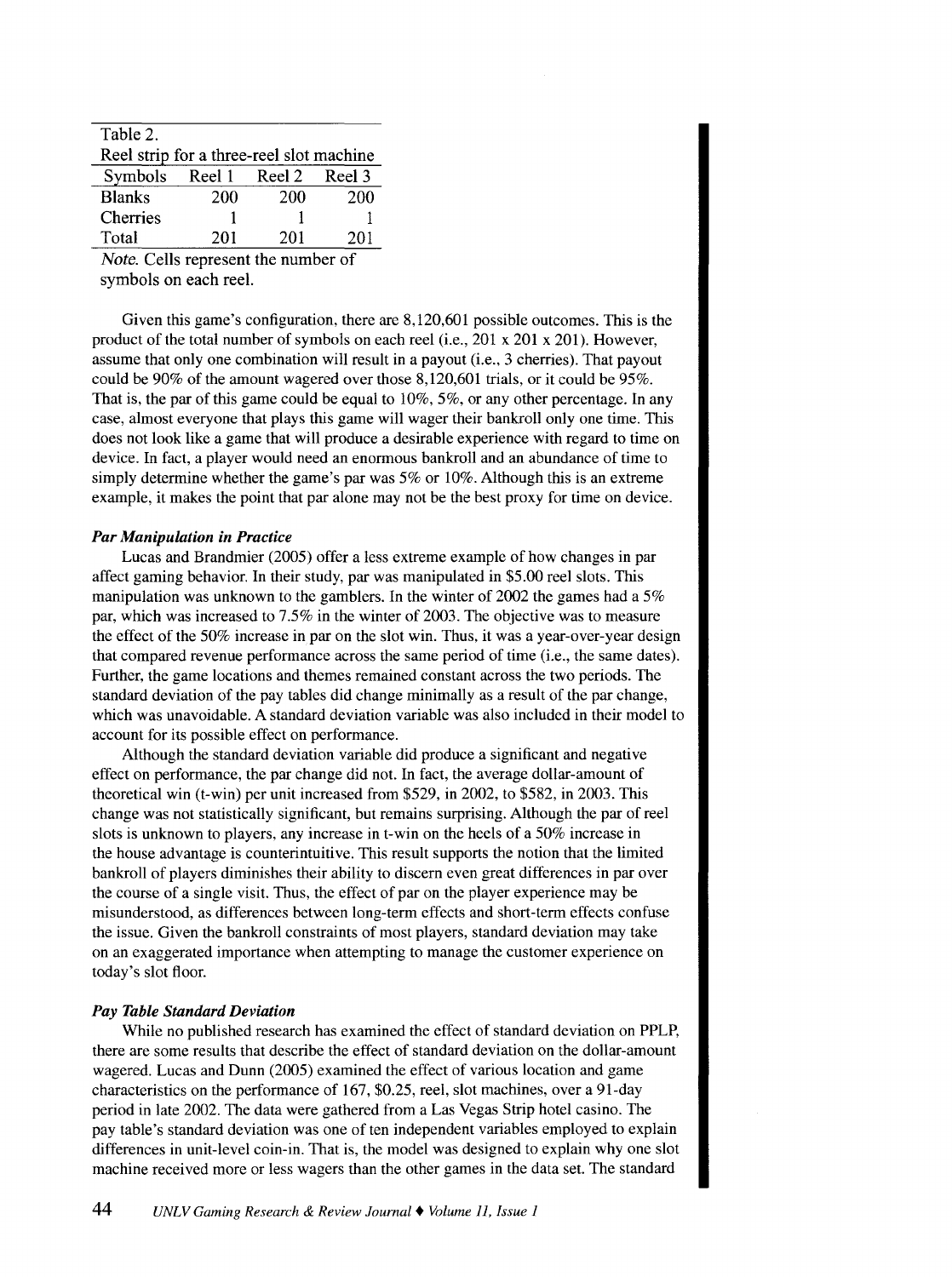*Simulating the Effect of Pay Table Standard Deviation on Pulls Per Losing Player at the Single-visit Level*  deviation variable produced a significant and negative effect on coin-in (df = 155,  $B =$ -0.16, p < 0.05). As this was a double-log model, a one-percent increase in the standard deviation variable produced a 16-percent decrease in the coin-in variable.

This inverse relationship was expected, as greater amounts of variance reduce the number of times the player can wager his bankroll before losing it all. Alternatively stated, the number of bankroll iterations decreases, as the standard deviation increases. Lucas, Dunn, Roehl, and Wolcott (2004) produced a similar result, in a double-log model designed to predict the performance of \$1.00, reel, slot machines, also from a Las Vegas Strip property. In their study, a one-percent increase in the standard deviation variable produced a 27-percent decrease in the coin-in variable. This result, along with that of Lucas and Dunn (2005), is related to the current study in that the standard deviation of the pay table is established as an inverse effect on wagering activity.

# *Satisfaction Process of Losing Players*

Why manage time on device? Lucas (2003) demonstrated the importance of the

*Losing players, at the single trip or visit level, must rely on something other than winning to evaluate their gaming experience.* 

gaming value construct in the overall satisfaction process of slot players. Further, losing players, at the single trip or visit level, must rely on something other than winning to evaluate their gaming experience. The simulation described in Kilby, Fox, and Lucas (2004, pp.137-8) produced a bankruptcy rate that ranged from 86.2% to 96.6% of all players, under quite reasonable behavioral assumptions. At any point within this range,

a considerable percentage of virtual players lost their entire session bankroll. Figure 1 incorporates the hypothesized effect of a pay table's standard deviation within the theoretical framework of a slot player satisfaction model.



Figure 1. A theoretical model of slot player outcome satisfaction: The role of pay table standard deviation

In Figure 1, the term "session" describes a length of time beginning with the first wager and ending with a terminal event, including bankruptcy, a specified increase or decrease in wagering units, or time constraints. Specifically, the current study defined a session as the amount of pulls or spins incurred prior to bankruptcy or a specified increase in the number of wagering units (see methodology section). Although par will influence the average pulls per player, in the aggregate or long-term, the previously reviewed example provided by Kilby, Fox, and Lucas (2004) highlights its limitations with regard to impacting individual playing sessions (i.e., short-term interactions).

For those casino executives operating properties in markets characterized by a substantial repeater clientele, understanding the relationship between time on device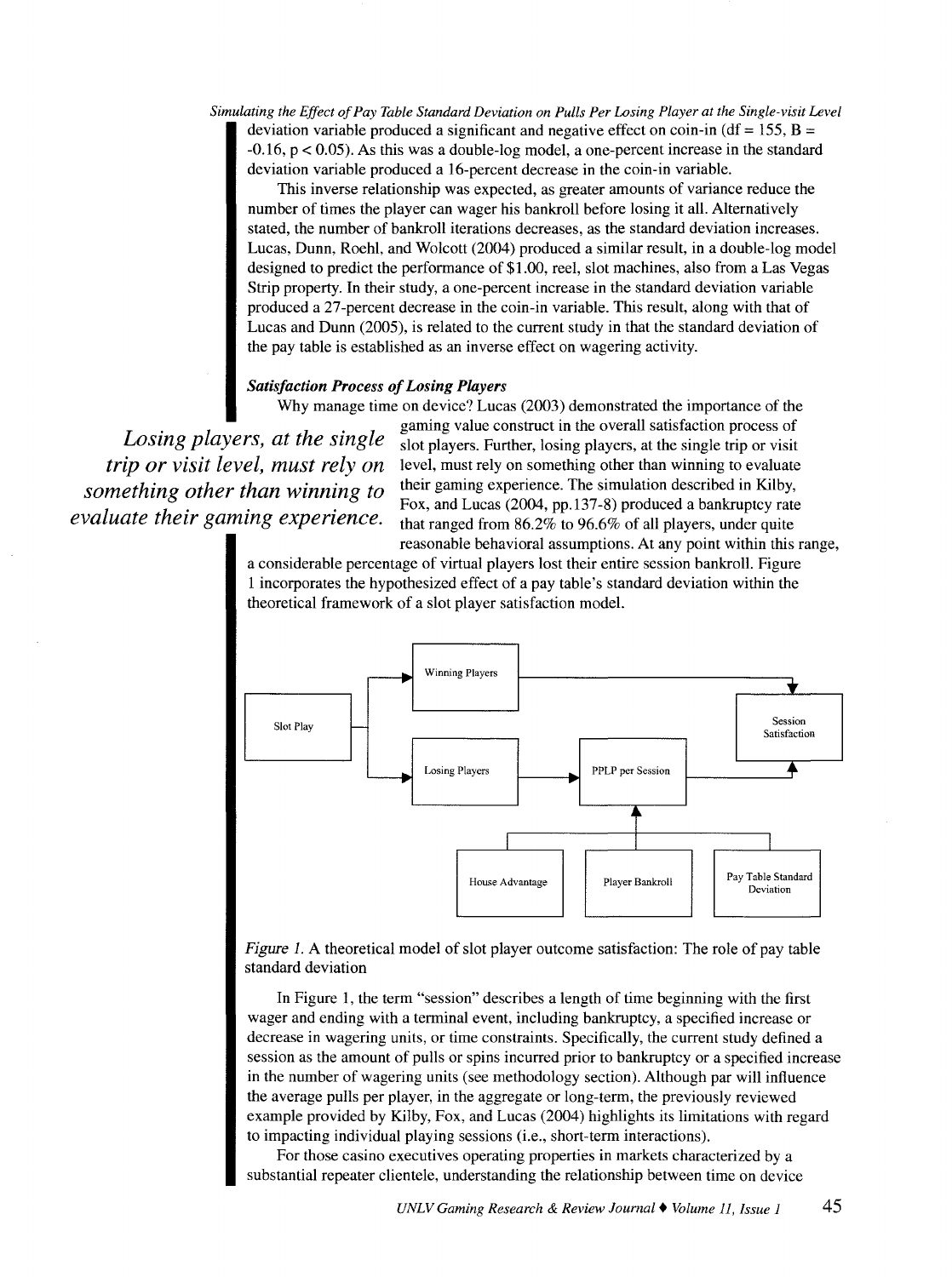(i.e., PPLP) and trip satisfaction may take on exaggerated importance. That is, frequent or more involved gamblers may be more likely to discern differences in their gambling experiences, at the trip grain. Specifically, knowledge of the relationship between

standard deviation and PPLP may help operators position their slot product according  $\blacksquare$ <br>to the volatility (i.e., standard deviation) of the pay table. This  $\blacksquare$  For those operating in repeater to the volatility (i.e., standard deviation) of the pay table. This knowledge would help executives better match their slot product<br>to the desirable to<br>the desirable to<br>the desirable to to the desired experience of their clientele. For example, for *markets it may be desirable to offer* an abundance of lower those operating in repeater markets it may be desirable to offer an abundance of lower standard deviation games, as these *standard deviation games, as these* venues cater to frequent visitors.

*venues cater to frequent visitors.* 

#### *Research Proposition*

Based on the findings of the previously reviewed literature regarding the effect of standard deviation on unit-level performance, it is expected that PPLP and the standard deviation of the pay table will be inversely related (Lucas & Brandmier, 2004; Lucas & Dunn, 2005; Lucas et al., 2004). Specifically, increases in the standard deviation are expected to produce decreases in the PPLP. However, to isolate the effect of the standard deviation on PPLP, par had to be held constant. To test this notion, virtual pay tables were created for the current study and play was simulated via computer programming.

# **Methodology**

In this section, the algorithm employed to simulate slot machine play is described. However, first, it should be noted that only play on pay tables from reel games was simulated. Reel slots are not games of skill. While the pay tables used in the simulation were not from actual games, they were based on programs produced by a major slot machine manufacturer. Only minor adjustments were needed to maintain a constant house advantage of 10% in the simulation. The par needed to be held constant to measure the effect of changes in standard deviation on PPLP. PPLP was selected to represent gaming value, as it transcended the difficulty of accounting for different rates of play across individual gamblers. Table 3 lists the pay tables (i.e., discrete outcomes), pars, and standard deviations of the simulated games. The discrete outcomes represented the difference between a single-unit wager and each possible payout, from the perspective of the player. The standard deviation of each pay table was computed using the given values for par, discrete outcomes, and the probability of each outcome.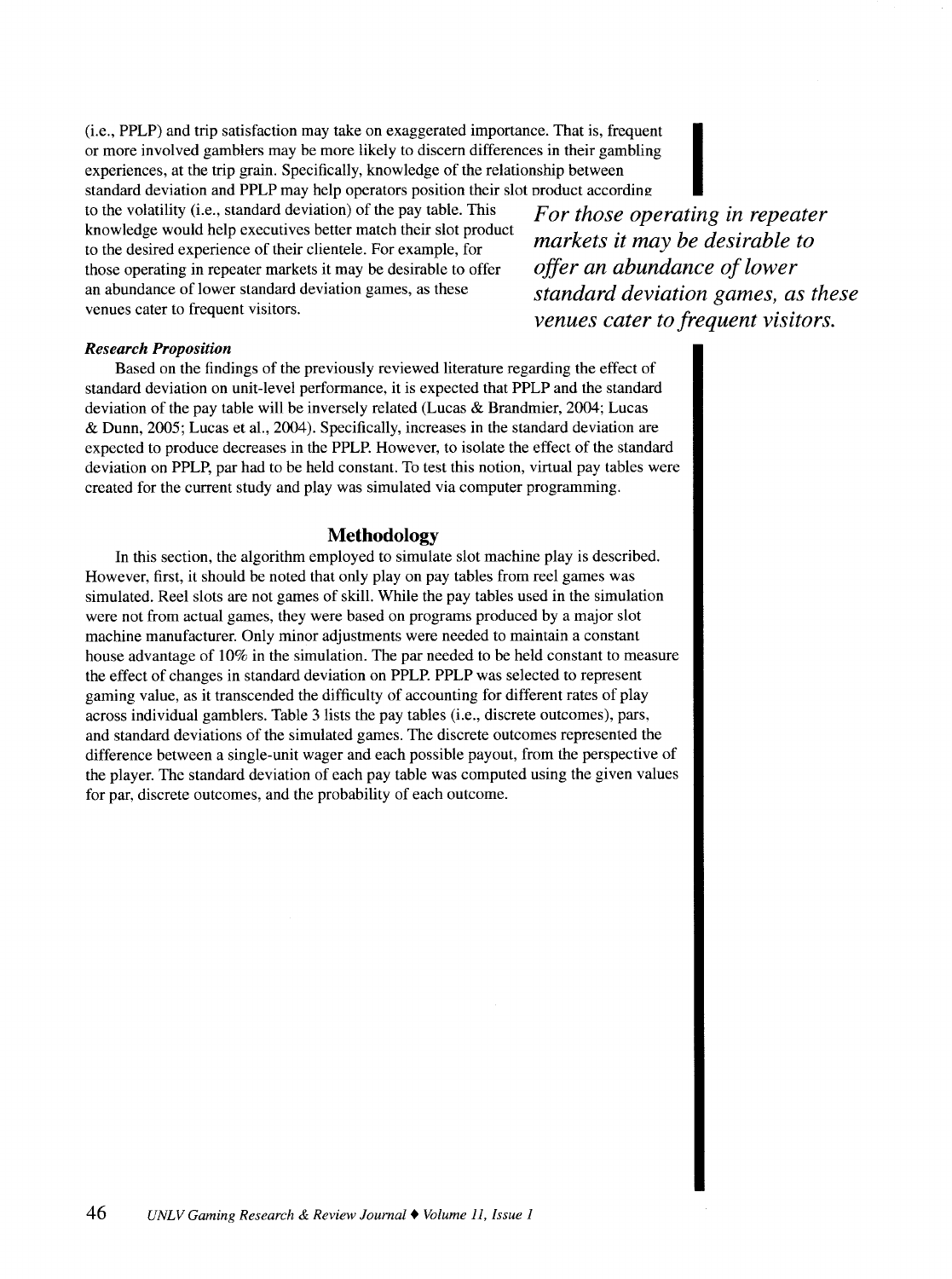| Simulating the Effect of Pay Table Standard Deviation on Pulls Per Losing Player at the Single-visit Level |  |
|------------------------------------------------------------------------------------------------------------|--|
|------------------------------------------------------------------------------------------------------------|--|

| Table 3.       |                             |                          |                 |                |              |  |  |  |
|----------------|-----------------------------|--------------------------|-----------------|----------------|--------------|--|--|--|
|                | <b>Simulated Pay Tables</b> |                          |                 |                |              |  |  |  |
|                | Pay Table #1                | Pay Table #2             |                 | Pay Table #3   |              |  |  |  |
| Discrete       | Prob. of                    | Discrete                 | Prob. of        | Discrete       | Prob. of     |  |  |  |
| Outcome        | Outcome                     | Outcome                  | Outcome         | Outcome        | Outcome      |  |  |  |
| -1             | 0.8148263151                | $-1$                     | 0.8615411610    | $-1$           | 0.864739337  |  |  |  |
| $\mathbf{1}$   | 0.0850000000                | $\mathbf{1}$             | 0.0750000000    | $\mathbf{1}$   | 0.071797000  |  |  |  |
| $\overline{4}$ | 0.0550000000                | $\overline{\mathcal{L}}$ | 0.0350000000    | $\overline{4}$ | 0.035000000  |  |  |  |
| 9              | 0.0449408000                | 9                        | 0.0150000000    | 9              | 0.015000000  |  |  |  |
| 19             | 0.0002000000                | 19                       | 0.0075000000    | 19             | 0.007500000  |  |  |  |
| 39             | 0.0000300000                | 39                       | 0.0057500000    | 39             | 0.005750000  |  |  |  |
| 59             | 0.0000010000                | 59                       | 0.0000203500    | 59             | 0.000084000  |  |  |  |
| 99             | 0.0000008468                | 99                       | 0.0000846630    | 99             | 0.000044663  |  |  |  |
| 199            | 0.0000008000                | 299                      | 0.0000800000    | 299            | 0.000040000  |  |  |  |
| 299            | 0.0000001000                | 399                      | 0.0000100000    | 399            | 0.000017000  |  |  |  |
| 399            | 0.0000001183                | 499                      | .00000118260    | 499            | 0.000015000  |  |  |  |
| 499            | 0.0000000200                | 699                      | 0.0000020000    | 1,199          | 0.000013000  |  |  |  |
| Par            | 10%                         | Par                      | 10%             | Par            | 10%          |  |  |  |
| Sigma          | 2.37 coins                  | Sigma                    | 5.27 coins      | Sigma          | 6.60 coins   |  |  |  |
|                |                             |                          |                 |                |              |  |  |  |
|                | Pay Table #4                |                          | Table #5<br>Pay |                | Pay Table #6 |  |  |  |
| Discrete       | Prob. of                    | Discrete                 | Prob. of        | Discrete       | Prob. of     |  |  |  |
| Outcome        | Outcome                     | Outcome                  | Outcome         | Outcome        | Outcome      |  |  |  |
| $-1$           | 0.8687134000                | $-1$                     | 0.943544649     | $-1$           | 0.940507874  |  |  |  |
| $\mathbf{1}$   | 0.0717970000                | $\mathbf{1}$             | 0.045000000     | $\mathbf{1}$   | 0.050000000  |  |  |  |
| 4              | 0.0320000000                | $\overline{7}$           | 0.001000000     | 4              | 0.001000000  |  |  |  |
| 9              | 0.0140206000                | 17                       | 0.000110000     | 9              | 0.000110000  |  |  |  |
| 19             | 0.0075000000                | 37                       | 0.000200000     | 19             | 0.000200000  |  |  |  |
| 39             | 0.0057500000                | 57                       | 0.000030000     | 39             | 0.000030000  |  |  |  |
| 59             | 0.0000600000                | 75                       | 0.010000000     | 59             | 0.000064000  |  |  |  |
| 99             | 0.0000500000                | 77                       | 0.000001000     | 99             | 0.007966300  |  |  |  |
| 399            | 0.0000400000                | 97                       | 0.000080000     | 199            | 0.000080000  |  |  |  |
| 499            | 0.0000310000                | 197                      | 0.000020525     | 299            | 0.000010000  |  |  |  |
| 699            | 0.0000190000                | 997                      | 0.000011826     | 399            | 0.000011826  |  |  |  |
| 1,199          | 0.0000190000                | 3,997                    | 0.000002000     | 499            | 0.000020000  |  |  |  |
| Par            | 10%                         | Par                      | 10%             | Par            | 10%          |  |  |  |
| Sigma          | 8.09 coins                  | Sigma                    |                 |                |              |  |  |  |

*Note.* In Pay Table #5, actual value was 74.89, in lieu of 75. All discrete outcomes are from the player's perspective, with regard to sign (i.e.,  $+/-$ ).

By way of simulation, 10,000 virtual players engaged each of the six pay tables found in Table 3. This engagement was repeated five times on each of the six games, producing a total of 50,000 outcomes for each virtual game. The parameters of the three simulation scenarios were quite simple with regard to the stop criteria. The following rules were employed:

- 1. Each player started with 100 units and quit when 200 units ahead or bankrupt;
- 2. Each player started with 100 units and quit when 300 units ahead or bankrupt; and
- 3. Each player started with 200 units and quit when 400 units ahead or bankrupt.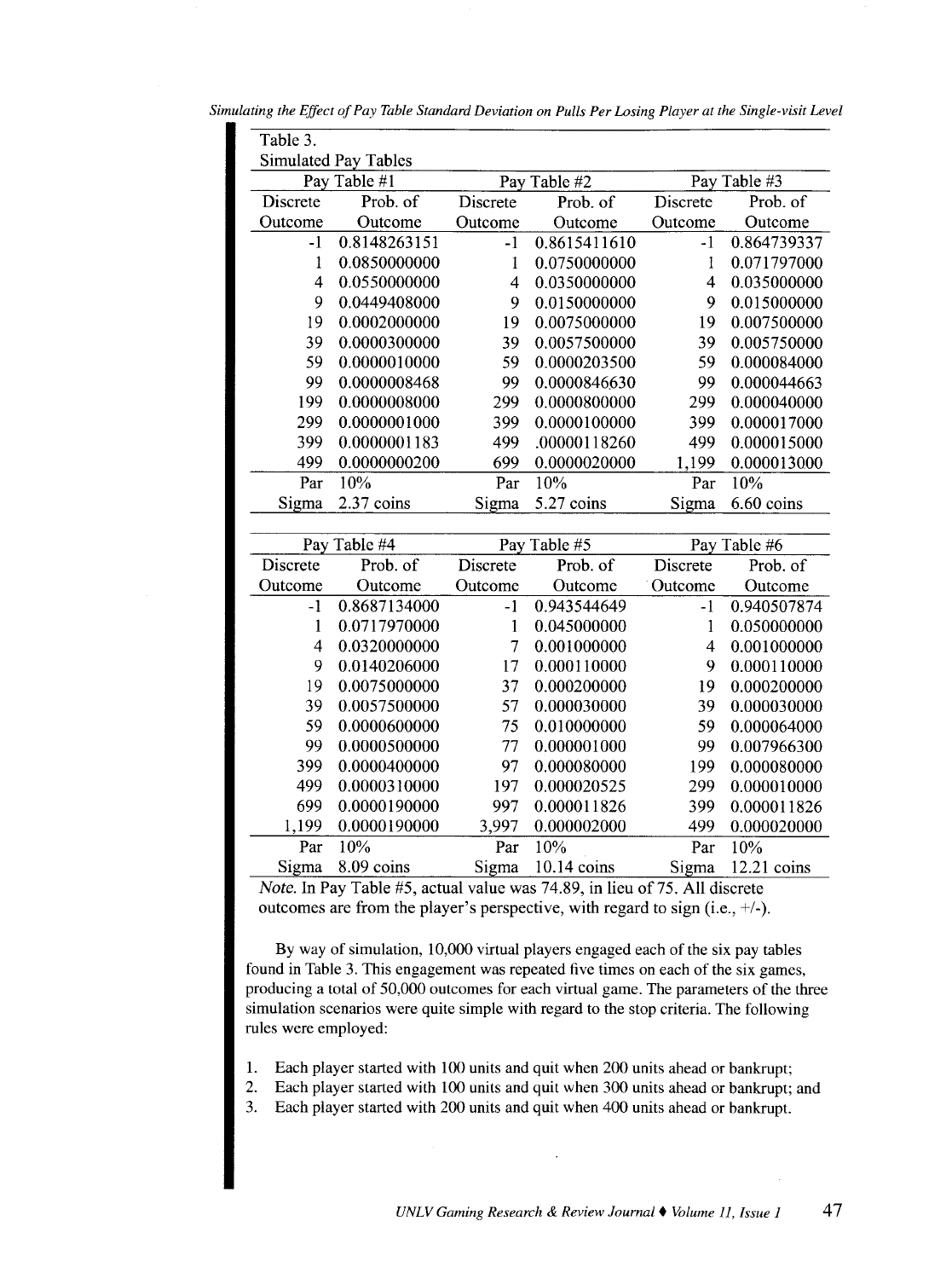#### *Simulation Algorithm*

The simulation was coded in the R programming language, version 2.2.1 (R Development Core Team, 2005). Players began with an initial bankroll of A units, and bet 1 unit per virtual spin. The game could be described as  $\{ (e_1, p_1), (e_2, p_2), ..., (e_k, p_k) \},\$ where  $e_i$  represented the j-th event and  $p_i$  represented the probability with which the event e<sub>i</sub> occurred (p<sub>1</sub> + p<sub>2</sub> + ... + p<sub>k</sub> = 1, p<sub>i</sub> ≥ 0). The net change in wagering units associated with event e, was denoted by a,, with  $a_1 = -1$ , and a2, a3... al2 > 0. When  $a_1$  was equal to -1, it represented a one-unit wager by the player that resulted in no payout. That is,  $a_j$ represented the wager (one unit) less a specific payout from the listed pay table. There were twelve discrete outcomes in each pay table, hence the a1 through a12 nomenclature. Next, the steps of the algorithm process are described.

#### *Step 1 (Initialization):*

Input probabilities p[j] and payoffs a[j] into arrays, enter  $T =$  target amount,  $P =$  total # of players = 10,000, and set count = 0, BANKROLL = A.

#### *Explanation:*

The target amount represented the amount of units needed for a player to end the simulation as a winner (i.e., 200, 300, or 400). Of course this amount varied across the three simulation scenarios. The spin count, or number of pulls, started at zero and increased by one unit, until bankroll (A) was equal to zero or reached or exceeded the specified target amount (T).

*Step 2 (Compute cumulative probabilities c[j]):* 

 $c[1] = p[1]$  $c[2] = p[1] + p[2]$ 

 $c[k-1] = p[1] + p[2] + ... + p[k-1]$  $c[k] = p[1] + p[2] + ... + p[k] = 1$ 

#### *Explanation:*

 $\ldots$ 

This step allowed for the assignment of probabilities to each possible outcome, as prescribed by the pay tables shown in Table 3.

#### *Step 3 (Play the game):*

For Player  $= 1$  to P: While  $(BANKROLL > 0$  and  $BANKROLL < T$ )

 $\{u = \text{rand}(0, 1)\}$ If c[j]  $<$  u  $<$  c[j+1], then event e<sub>i</sub> occurs with payoff = a[j] BANKROLL= BANKROLL+ a[j]  $count = count + 1$ 

## *Explanation:*

Step 3 activated a random number generator to produce an outcome (u) that was associated with the cumulative probability array that was established in Step 2. That is, the random number generator was used to select an outcome, which was then multiplied by that outcome's corresponding payout. This amount was either added to or subtracted from the bankroll, until the stop criteria were reached. Additionally, each spin was counted, before reaching the stop criteria.

## *Step 4 (Output):*

If BANKROLL =  $0$ , output "The player loses" If BANKROLL  $\geq$  T, output "The player wins" Compute # of pulls per losing player.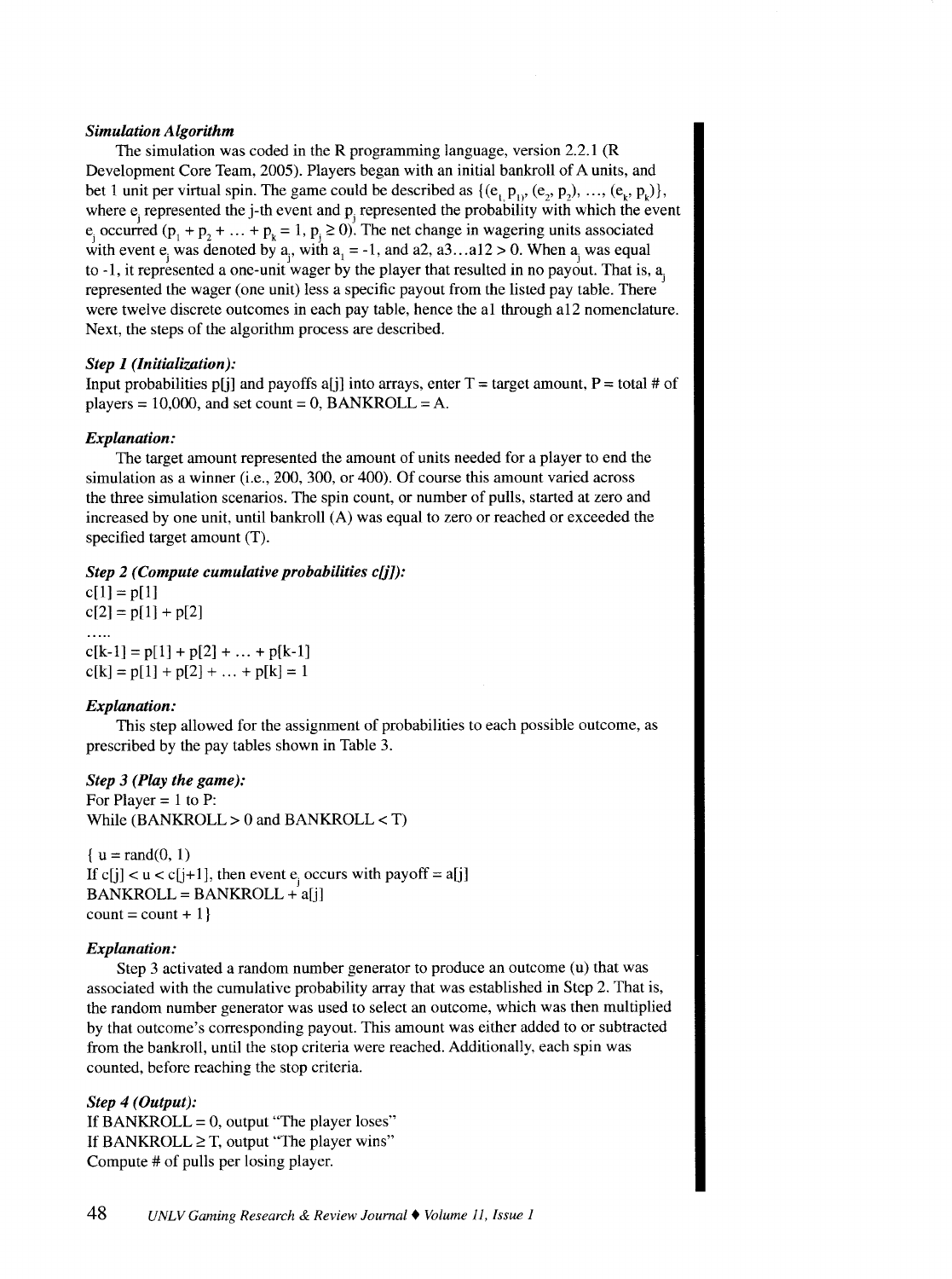*Simulating the Effect of Pay Table Standard Deviation on Pulls Per Losing Player at the Single-visit Level Explanation:* 

At this point, the number of losing players and the PPLP had been computed for each game. Once these results were produced, graphs were created to plot the PPLP by the standard deviation of each pay table. The results of all three simulation scenarios were graphed in this format, which was comparable to the results depicted in Kilby, Fox, and Lucas (2004).

## **Results**

As shown in Figure 2, there appeared to be an inverse relationship between the pulls per losing player and the standard deviation of the pay table. Although the relationship was appropriately ordered, it did not appear decidedly linear. The decrease from the 2.37 level to the 5.27 level and the decrease from the 8.09 level to the 10.14 level were steeper than the mild decrease from the 5.27 level to the 8.09 level. Figures 3 and 4 depict the same phenomenon. Overall, the results were as expected and consistent across the three simulation conditions.



*Figure 2.* Simulation results: Double-or-bankruptcy condition (100-unit bankroll).

![](_page_8_Figure_6.jpeg)

![](_page_8_Figure_7.jpeg)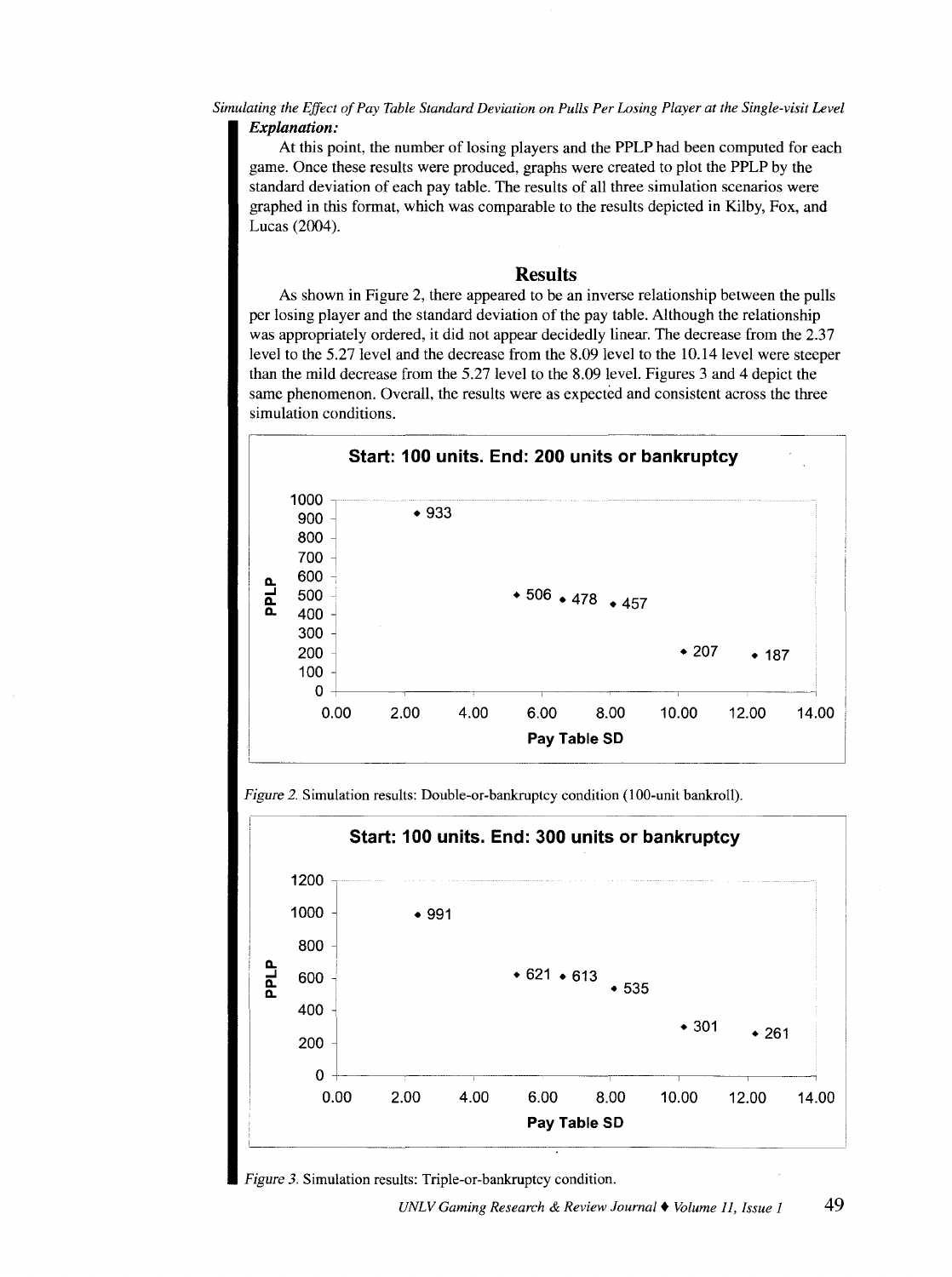![](_page_9_Figure_0.jpeg)

*Figure 4.* Simulation results: Double-or-bankruptcy condition (200-unit bankroll).

With only six observations the chance of estimating a true population parameter is greatly diminished; however, the correlation coefficients (Pearson's R) associated with Tables 2 through 4 were equal to -0.95, -0.97, -0.98, respectively. Despite the low number of observations, all three of these coefficients were significant at the 0.01 alpha level. Both the graphic results and the correlation coefficients indicated a strong relationship between PPLP and the standard deviation. However, Pearson's R is a measure of linear association. While the graphic results did appear appropriately ordered, they did not illustrate a relationship as decidedly linear as the one indicated by the correlation coefficients. Spearman's Rho, the nonparametric version of Pearson's R, was equal to -1.0 in all three simulation scenarios, with all reported p-values below 0.001. Spearman's Rho substitutes ranks for the actual data values. In each simulation, an increase in the standard deviation rank produced a corresponding decrease in the PPLP rank, hence the perfect negative correlation (i.e., Rho's  $= -1.0$ ).

Similar to the results described in Kilby, Fox, and Lucas (2004 ), the bankruptcy rate associated with the simulations varied greatly across the different pay tables. Under the double-or-bankrupt condition, the bankruptcy rate ranged from 80.7% to 96.8% of the 50,000 virtual players (100-unit scenario). The 200-unit scenario produced a broader bankruptcy range, from a low of 71.5% to a high of 99.8%. Under the triple-or-bankrupt condition, the bankruptcy rate varied much less, posting a low of 92.5% and a high of 92.6%.

# **Discussion**

As expected, the results indicated an inverse relationship between pulls per losing player and the pay table standard deviation. This result is consistent with the previous findings of the performance – potential researchers (Lucas & Dunn, 2005; Lucas et al., 2004) as well as the work of Lucas and Brandmier (2005) on the effect of par changes. The result of the current study, taken with that produced by Kilby, Fox, and Lucas (2004), further supports the notion that the standard deviation of the pay table is a much better proxy of time on device than hit frequency. That is, the graphs produced in the current study clearly show that increases in standard deviation lead to decreases in PLLP. To the contrary, the graph in Kilby, Fox, and Lucas (2004) provided no evidence that increases in hit frequency produce increases in PPLP.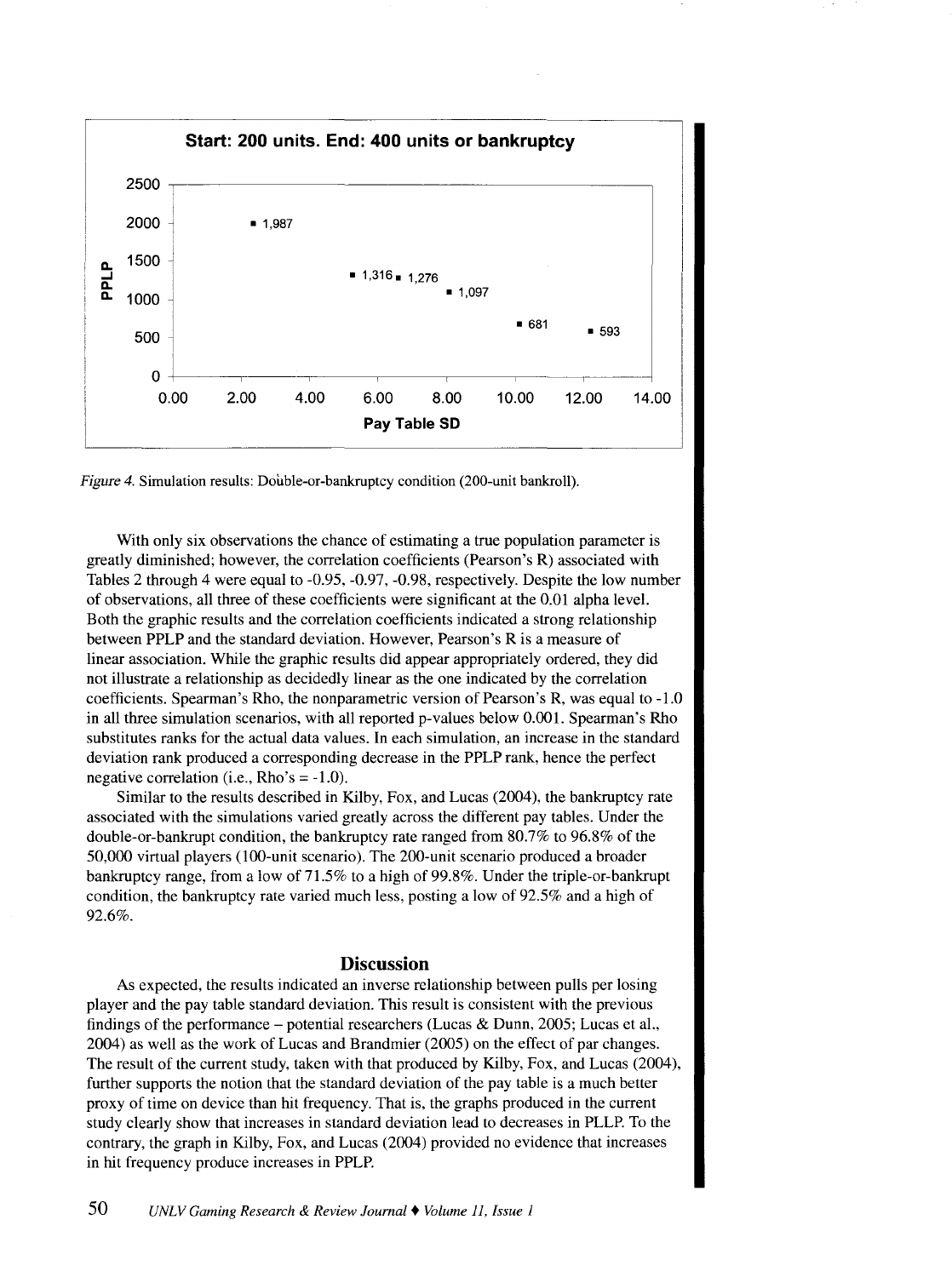# *Simulating the Effect of Pay Table Standard Deviation on Pulls Per Losing Player at the Single-visit Level*

# *Managerial Implications*

Regarding the managerial implications of this basic finding, casino managers must consider managing and positioning their slot floors according to the standard deviation of the games. For many years, par has been the key positioning metric, despite its limited effect on short-term encounters. However, it is the short-term encounter of the player that has brought standard deviation to the forefront of the satisfaction challenge. That is, the bankroll limitations of nearly all players greatly diminish their ability to detect changes in par over a session of play. To the contrary, varying degrees of the standard deviation are capable of producing a profound effect on the short-term encounter of slot players.

In the first double-or-bankrupt simulation, as the standard deviation moved from 2.37 to 12.21, the average PPLP decreased from 933 to 187. The 200-unit scenario saw the average PPLP decrease from 1,987 to 593, across the same pay tables. Similarly, in the triple-or-bankrupt simulation, as the standard deviation increased from 2.37 to 12.21, the average PPLP decreased from 991 to 261. With par held constant, these results demonstrated the substantial effect of standard deviation changes on the session-level experience of slot players.

For those executives operating casinos in repeater markets, managing the gaming experience may be particularly crucial to success. Most riverboat and Indian gaming

*For those executives operating* jurisdictions, as well as the Las Vegas locals' market, cater to  $\frac{1}{2}$ .  $\frac{1}{2}$  frequently visiting and involved gamblers. This type of gambler is *casinos in repeater markets*, likely to have well formed expectations related the slot experience, *managing the gaming* especially with regard to time on device. With bankruptcy rates *experience may be particularly* ranging from 71.5% to 99.8%, time on device may be one of the . few ways of communicating value to this crucial market segment. *crucial to success.* Further, gaming value has been found to significantly influence

satisfaction ratings, with regard to the slot experience (Lucas,

2003). This linkage underscores the importance of the results from the current study.

For those operating casinos in destination markets, the time required to obtain a player's bankroll has been advanced as a management concern (Lucas & Brandmier, 2005). That is, the acquisition cost of players is great, and some gaming executives do not want to decrease their chances of acquiring their associated bankrolls. Assuming that hotel guests play at the host property first, some executives would prefer that the first shot at the bankroll be the last shot 'fired,' in effect. These executives would prefer to win the bankroll before the player decides to try his luck elsewhere. After all, the loss rate for the typical slot player is staggering. However, it is important to remember that only increases in par will increase the aggregate casino win, as increases in standard deviation will also produce great payouts. The standard deviation only affects the rate at which individual wins or losses occur. It does not directly affect the aggregate win.

Additionally, with the recent expansion of attractive amenities in US gaming destinations, casino managers often garner less of a customer's time and money. There are many other desirable options for would-be gamblers, such as gourmet restaurants, shows, shopping, spas, or nightclubs. For those casino managers with limited time to earn revenue, understanding the effect of pay table standard deviation may be a very helpful insight.

## *Limitations*

The results of the simulation do not prove that an inverse relationship exists between PPLP and pay table standard deviation. However, the results do strongly support the idea. Although only reel games were examined here, there is no reason to believe that changes in the standard deviation would not produce a similar effect on other games, such as video poker. However, to test this hypothesis, researchers would first need to derive the optimal strategy for each video poker game. This expected-value driven strategy can vary across games, resulting from changes in the pay tables.